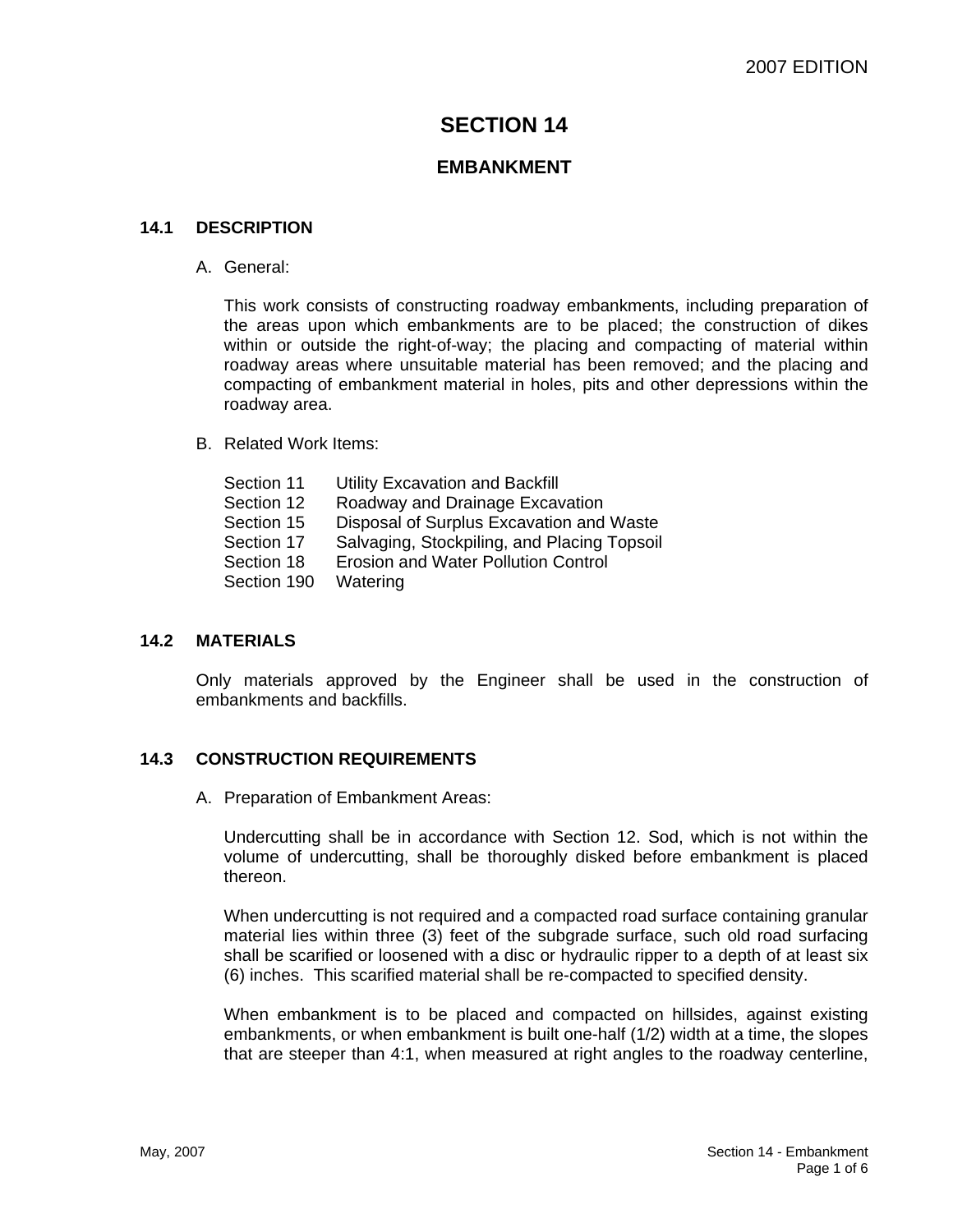shall be continuously benched as the work is brought up on horizontal layers. Benching shall be of sufficient width to permit operations of placing and compacting equipment. Each horizontal cut shall begin at the intersection of the original ground and the vertical sides of the previous bench cuts. Material thus cut out shall be recompacted to the specified density, along with the new embankment material at the Contractor's expense.

B. Finished Grade:

Unless otherwise specified, all embankment will be finished to grade with plus or minus one-tenth (0.1) foot tolerance.

C. Placing Embankment:

Sod or topsoil, where not specified by the Engineer to be salvaged, shall be used in the embankment and shall be well disked and pulverized. It may be placed in either the fill slopes outside the shoulders of the subgrade or spread in the lower one (1) foot of the fill between the roadbed shoulder lines, provided the sod or topsoil placed within the roadbed area is at least four (4) feet below the top of the subgrade. Sod or topsoil, shall not be placed within ten (10) feet of pipe culverts, or within fifty (50) feet of box culverts or bridges.

Rocks, broken concrete, or other solid materials shall not be placed in areas where piling is to be driven, underground utilities are to be installed or in other areas that the Engineer may designate.

When the excavated material consists predominantly of rock fragments of such size that the material cannot be placed in layers of the thickness prescribed without crushing, pulverizing, or further breaking down the pieces resulting from excavation methods, such material maybe placed in the embankment in layers not exceeding in thickness the approximate average size of the larger rocks. Each layer shall be leveled and smoothed with suitable leveling equipment and by distribution of spalls and finer fragments or earth. Specified density will not be required for these layers; however, the material shall be compacted to the satisfaction of the Engineer. These layers shall not be constructed above an elevation one (1) foot below the finished subgrade. The top six (6) inches of embankments shall be essentially free of rock fragments or stone that cannot be hand-passed through a four (4) inch square opening.

Excess or unsuitable excavated material, including rock and boulders, that cannot be used in embankments may be placed, with the permission and at the direction of the Engineer, on the side slopes of the nearest fill and placed to maintain a distinct shoulder line. Waste material shall be placed the maximum distance possible and at least one (1) foot below the finished shoulder elevation. In case it is impossible to dispose of all such material in the manner described, the remainder shall be disposed of as directed.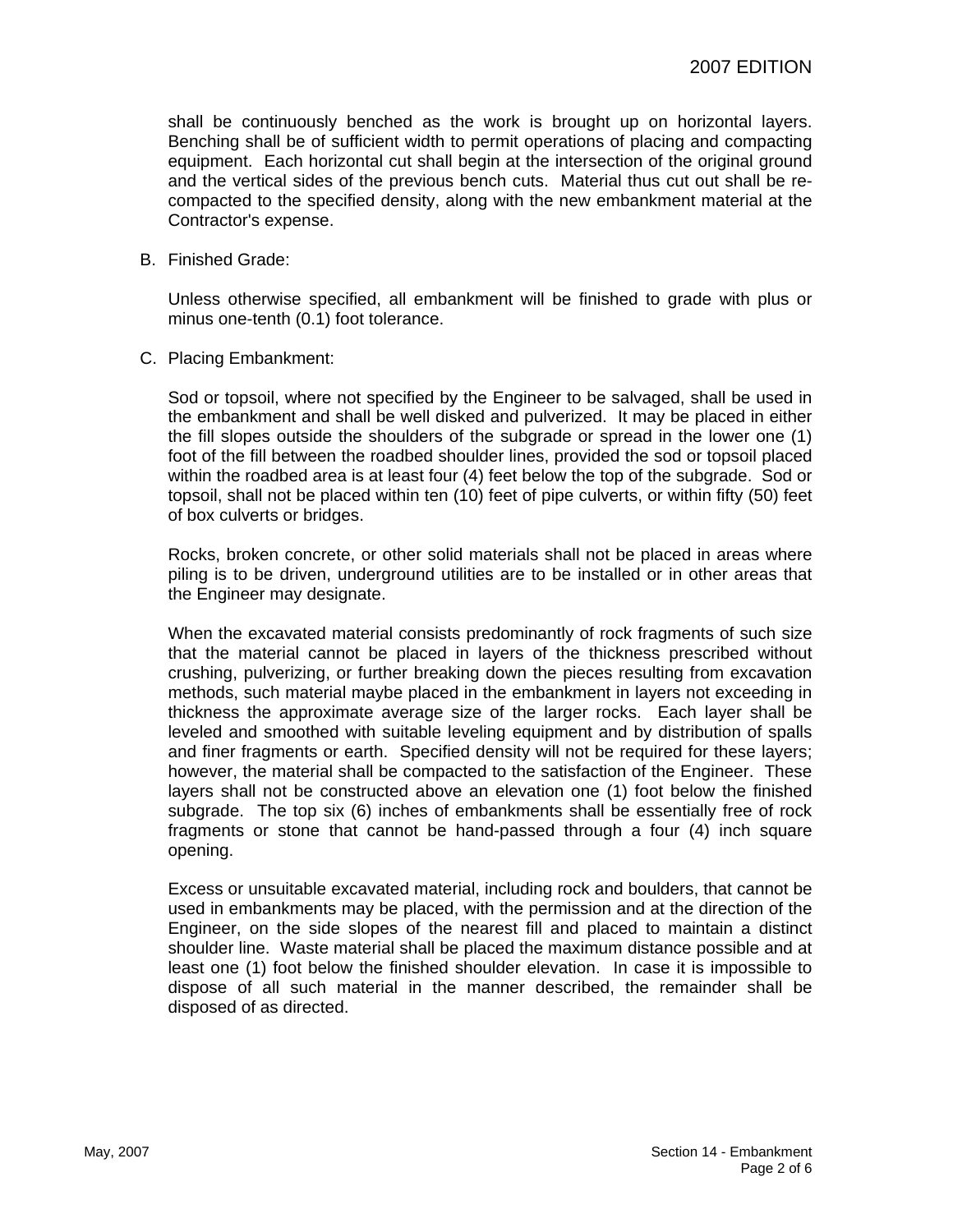Embankments to be constructed through lakes or swamps shall be constructed by end-dump methods to an elevation, determined by the Engineer, where it is practical to start normal construction methods. Above this elevation, moisture and density requirements will apply.

Embankment materials shall be placed in horizontal layers not exceeding a loose depth of eight (8) inches and shall be compacted as specified before the next layer is placed. Material may be placed in lifts greater than eight (8) inches provided it has been demonstrated that the compacting equipment in use has the ability to compact such material to the required density for the entire depth of the lift.

Effective spreading equipment shall be used on each lift to obtain uniform thickness prior to compacting. As the compaction of each layer progresses, continuous leveling and manipulating will be required to assure uniform density. Construction equipment shall be routed uniformly over the entire surface of each layer.

In areas composed mainly of bentonite or unstable material, the Engineer may require additional undercutting to a depth necessary to correct such areas. Scarifying of the exposed undercut surface will be required when specified on the plans or as directed by Engineer.

Rocks, two inches in diameter and larger, exposed at the surface within the right-ofway and easement areas shall be removed from the project site.

Driveway entrances, ditch and channel blocks, and dikes shall be constructed and compacted as directed by the Engineer.

Berms for structures requiring paved slope protection must be finished to grade with plus or minus one-tenth (0.1) foot tolerance to provide a true and positive support for the slope paving. Other berms will be neatly finished to the same tolerance as the remainder of embankment.

When the foundation for a box culvert, or any portion thereof, is constructed of compacted embankment, the embankment shall be constructed to an elevation between the bedding grade and flow line grade, as shown on the plans or established by the Engineer.

Backfill moisture and density shall be determined at least every 200 feet horizontally and every three (3) feet vertically. Backfill shall be properly compacted at all depths. The Contractor shall not place the finished surface (asphalt, curb & gutter, grass, etc.) until the specified densities are met at each location and the Engineer gives his approval. Backfill material not meeting specified densities shall receive additional compaction or shall be removed and replaced at no extra cost to the City as necessary to meet specifications.

When specified moisture contents are not met, the Contractor has the options of drying wet soil, furnishing approved soil meeting specifications, or adding water to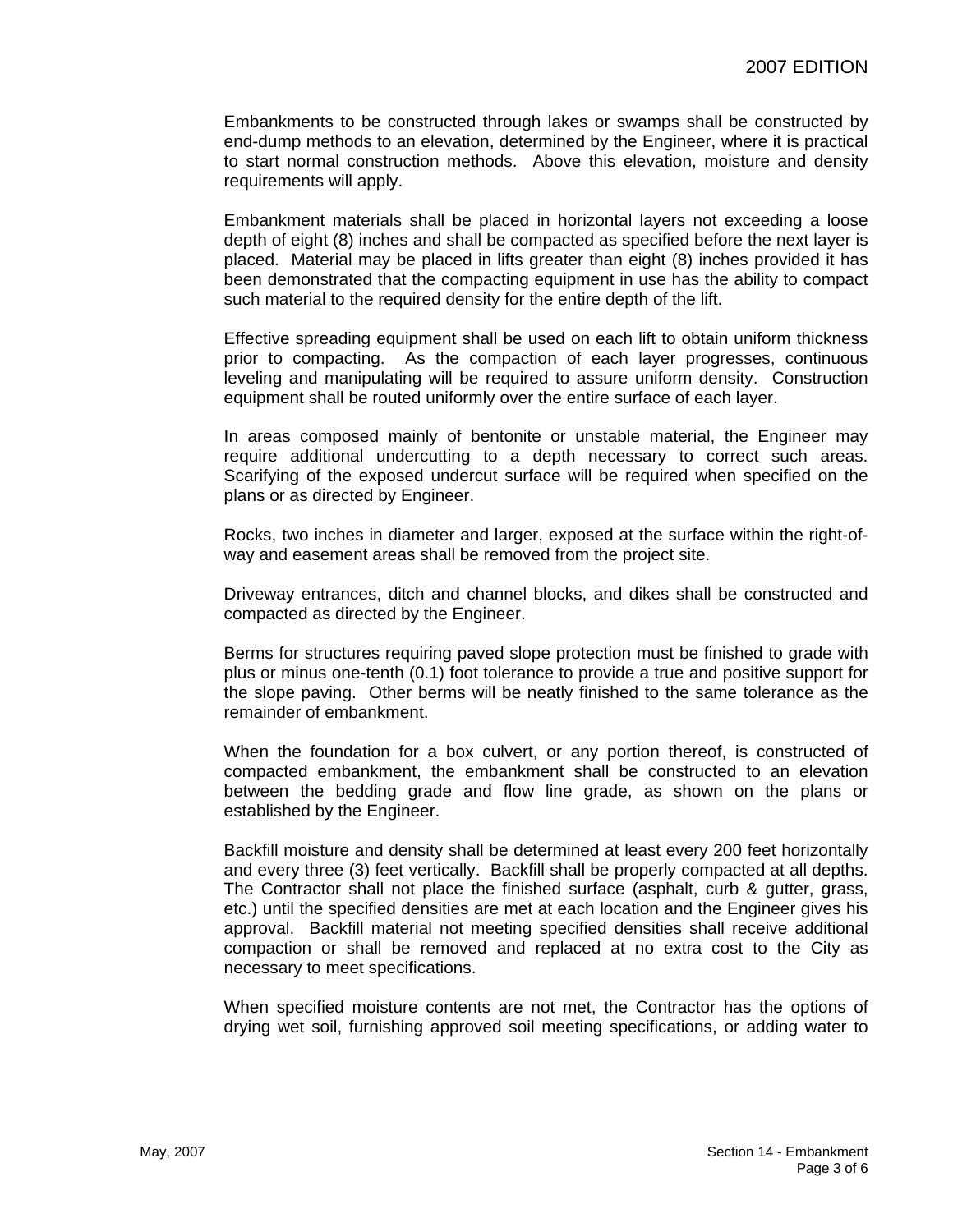dry soil as necessary to meet specifications. If water is added to dry soil, it must be thoroughly mixed with the soil to provide uniform moisture content prior to backfilling.

The Contractor shall provide for positive drainage away from the excavation and embankment or otherwise take steps to protect the excavation and embankment from becoming excessively wet prior to placing the finished surface.

Should the Engineer determine that any portion of the backfill or excavation has become excessively wet after placement, the Contractor shall remove the material to the satisfaction of the Engineer and furnish an approved backfill material meeting the above specifications.

The Contractor shall be responsible for the stability of constructed embankments prior to acceptance and shall replace or reconstruct any portions, which have failed at no additional cost to the City.

Watering of embankments, or use of moist soils in embankments without watering will not be permitted during freezing weather.

Watering, and the work incidental thereto, shall be done as set forth in Section 190.

D. Compaction, Specified Density Method:

The Contractor shall compact all embankment according to the following table:

| <b>SOIL TYPE</b> | <b>BACKFILL</b><br><b>MOISTURE CONTENT</b> | <b>DEGREES OF COMPACTION</b>             |
|------------------|--------------------------------------------|------------------------------------------|
| Cohesive         | 3% below to 8% above<br>Optimum            | Min of 92% of Maximum Dry<br>Density     |
| Cohesion less    | Workable                                   | Minimum of 95% of Maximum<br>Dry Density |

Maximum dry density and optimum moisture content shall be determined by the AASHTO T-l80, Modified Proctor Test.

1. Soil Tests: Prior to the start of construction, the Contractor shall provide the Engineer with the results of a modified proctor soil compaction test, as determined by the AASHTO T-180 Test, for those locations and depths marked on the plans. If no locations are indicated on the plans, proctor test results shall be provided for locations determined by the Engineer.

Along with the test results, the Contractor shall provide the Engineer with no less than 25 pounds of each sample appropriately labeled with the project title, the location from which the sample was obtained, the date of sample collection, and name of the person who collected the sample, and the name of the person or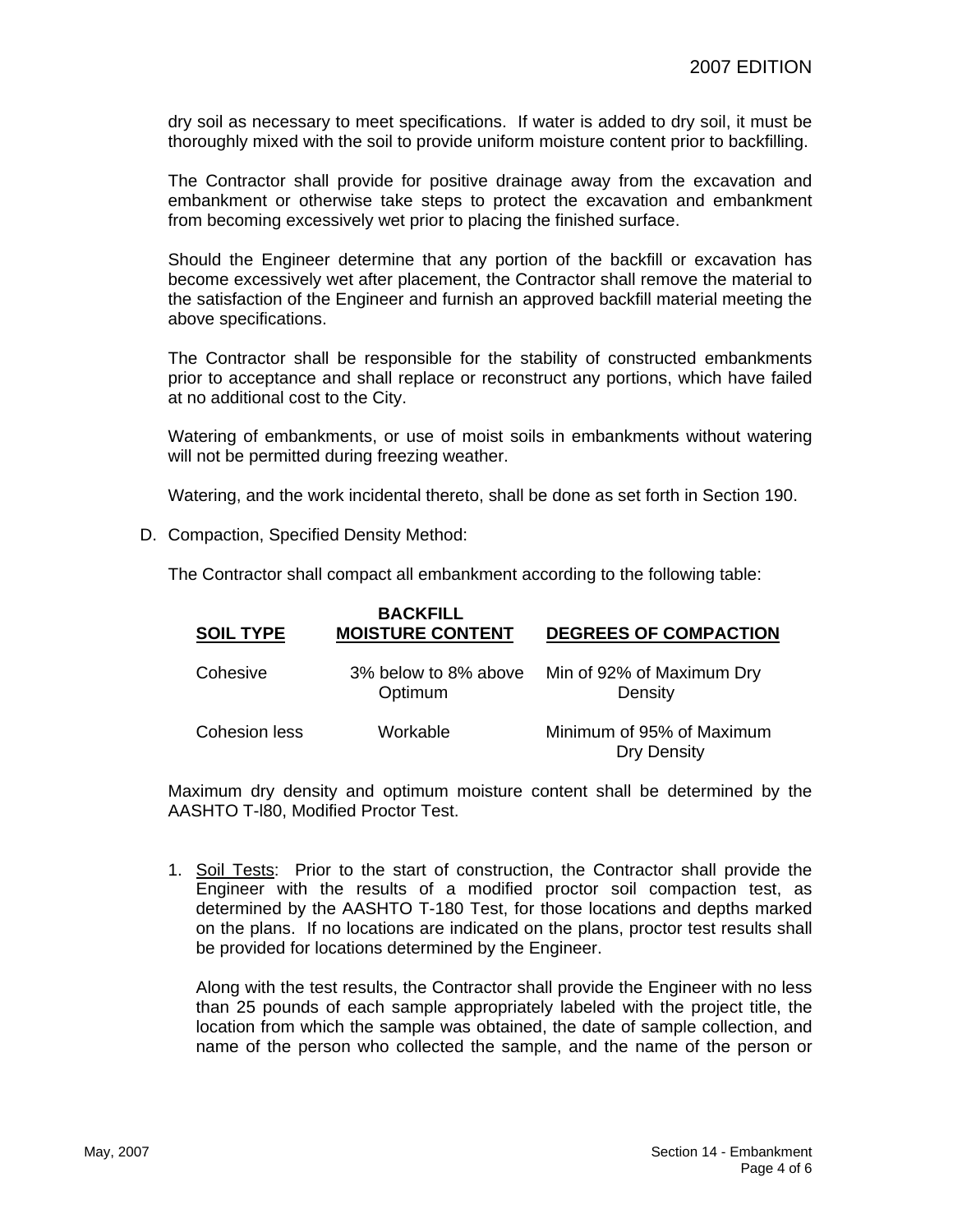firm who conducted with compaction test. A City Inspector shall be present during sample collection.

2. Testing Frequency: Initially, soil samples will be required only at those locations indicated on the plans. However, should it become apparent during construction that the soil types encountered are significantly different from the initial samples, additional sampling and testing may be required.

Unless otherwise specified in the Detailed Specifications, field density tests, will be performed by the Engineer. The field density shall be measured with a nuclear density machine in accordance with Test No. SD114 (AASHTO T 238). Contractor will be required to provide a prepared surface in the embankment shaped to facilitate testing at locations requested by the Engineer.

E. Compaction, Ordinary Compaction Method:

Compaction may be accomplished with any type of equipment, which will give uniform satisfactory results.

A rolling procedure shall be established which will produce densities conforming to Section l4.3D. Sufficient density tests will be taken to insure that the required density is being obtained with the equipment, soil and procedure being used. Once the procedure has been established, further density tests will be taken only when deemed necessary by the Engineer.

Each layer under construction must be satisfactorily compacted before the next layer is placed. Rolling work shall also be extended to cover the subgrade width in completed cut-sections under the same general requirements, and without any additional compensation. Cut-sections excavated below grade and refilled with the removed excavation or with selected soils shall be compacted in the same manner as embankments.

F. Dirt/Dust Control

All activities associated with this contract shall conform to Rapid City Municipal Ordinance Chapters 8.34 through 8.44 and/or Pennington County Ordinance No. 12. The Contractor shall make every reasonable effort to minimize fugitive dirt or dust from construction activities. The Engineer may require the Contractor to water or take other actions necessary to prevent blowing dirt and/or dust and other nuisance conditions.

#### **14.4 METHODS OF MEASUREMENT**

Final measurement of embankments as a pay item will not be made.